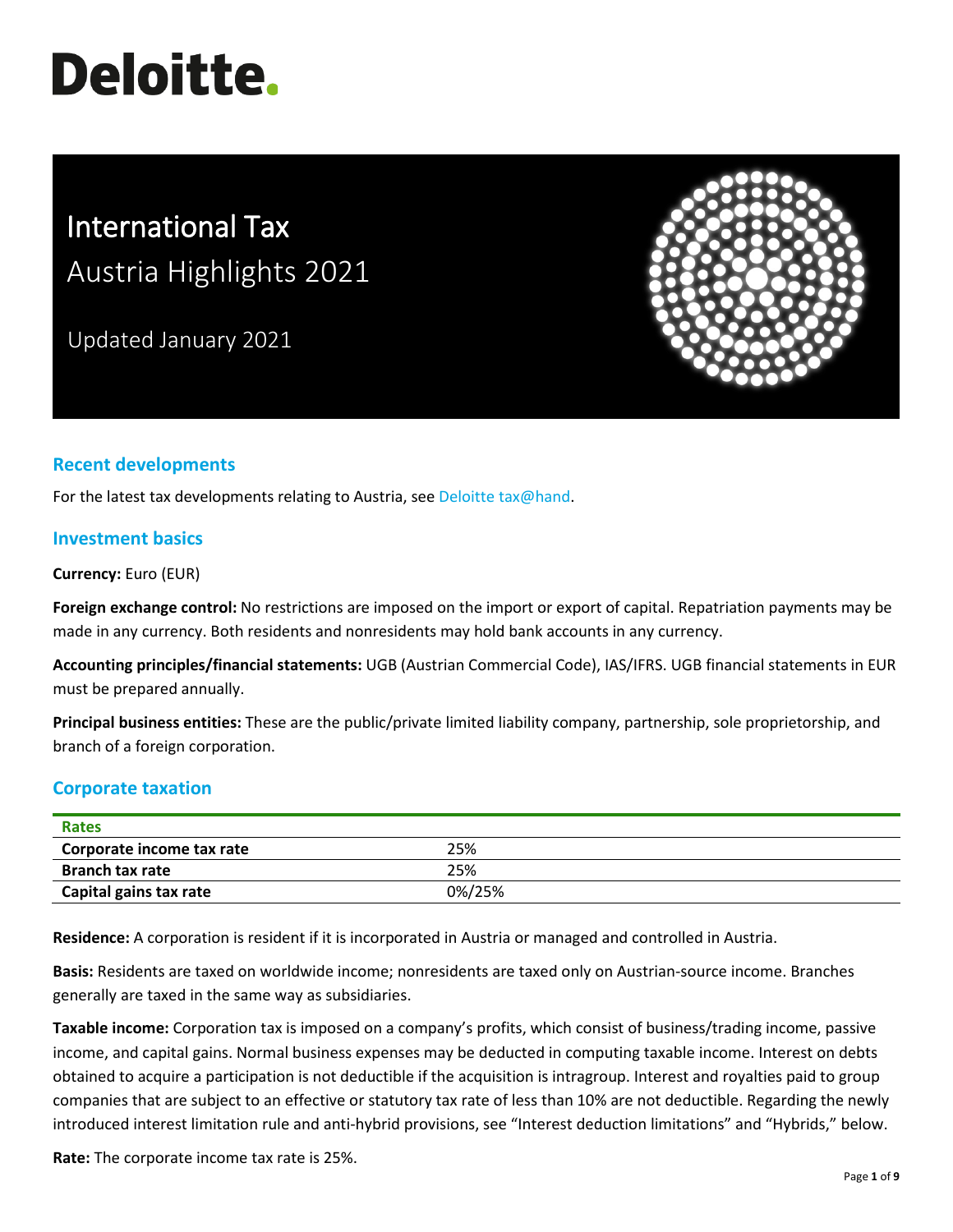**Surtax:** There is no surtax.

**Alternative minimum tax:** There is an annual minimum corporate income tax of EUR 1,750 for a limited liability company and EUR 3,500 for a joint stock company.

**Taxation of dividends:** Dividends received from an Austrian resident company are tax exempt. Portfolio dividends (i.e., where there is a participation of less than 10%) received from a type of company listed in the EU parent-subsidiary directive, or a nonresident company comparable to an Austrian company that is resident outside the EU and where there is a broad exchange of information clause in a tax treaty between Austria and the nonresident's country, are exempt from corporate tax (domestic/EU/non-EU portfolio dividend exemption).

Dividends received from a nonresident company that does not satisfy the above criteria are tax exempt if the following criteria are met (international participation exemption): (i) the nonresident is a company comparable to an Austrian company or a type of company listed in the EU parent-subsidiary directive; (ii) the parent company holds directly or indirectly at least 10% of the equity capital of the subsidiary; and (iii) the minimum 10% shareholding is held continuously for at least one year.

**Capital gains:** Capital gains generally are taxed at the same rate as ordinary income. Under the international participation exemption, gains from the sale of a participation in a nonresident company are exempt unless the resident company has exercised an option to have capital gains treated as taxable income.

**Losses:** Losses may be carried forward indefinitely, but generally may be offset against only 75% of the profits of a given year. The carryback of losses generally is not permitted. Upon application, taxpayers may claim a one-time carryback of losses incurred in the 2020 tax year to 2019 and, to the extent the loss is not fully offset against 2019 profits, to 2018 subject to additional requirements. The total amount of the carryback is capped at EUR 5 million and limited to EUR 2 million for 2018.

**Foreign tax relief:** Depending on the applicable tax treaty, foreign tax paid may be credited against Austrian tax, but the credit is limited to the amount of Austrian tax payable on the foreign income.

**Participation exemption:** Intercompany dividends are exempt under the domestic/EU/non-EU portfolio dividend and international participation exemptions (see "Taxation of dividends," above).

As noted above, under the international participation exemption, capital gains on the sale of qualifying participations are tax exempt unless the resident company has exercised an option to have capital gains treated as taxable income.

The EU/non-EU portfolio dividend exemption and the international participation exemption do not apply if the dividends are tax deductible at the level of the distributing nonresident entity.

As from 1 January 2019, the switch-over clause in the participation exemption (i.e., the switch from the exemption method to the credit method for dividends and capital gains) was amended to bring it in line with new controlled foreign company (CFC) rules introduced as from that date (see under "Controlled foreign companies," below). For financial years starting on or after 1 January 2019, the credit method applies to distributions from international participations and qualified portfolio shareholdings (above 5%) where the foreign subsidiary derives low-taxed passive income of more than 50% of total income in the relevant year. The switch-over mechanism does not apply where the profits distributed already have been attributed to and taxed in the hands of the Austrian controlling parent company under the CFC regime.

**Holding company regime:** See "Taxation of dividends" and "Participation exemption," above.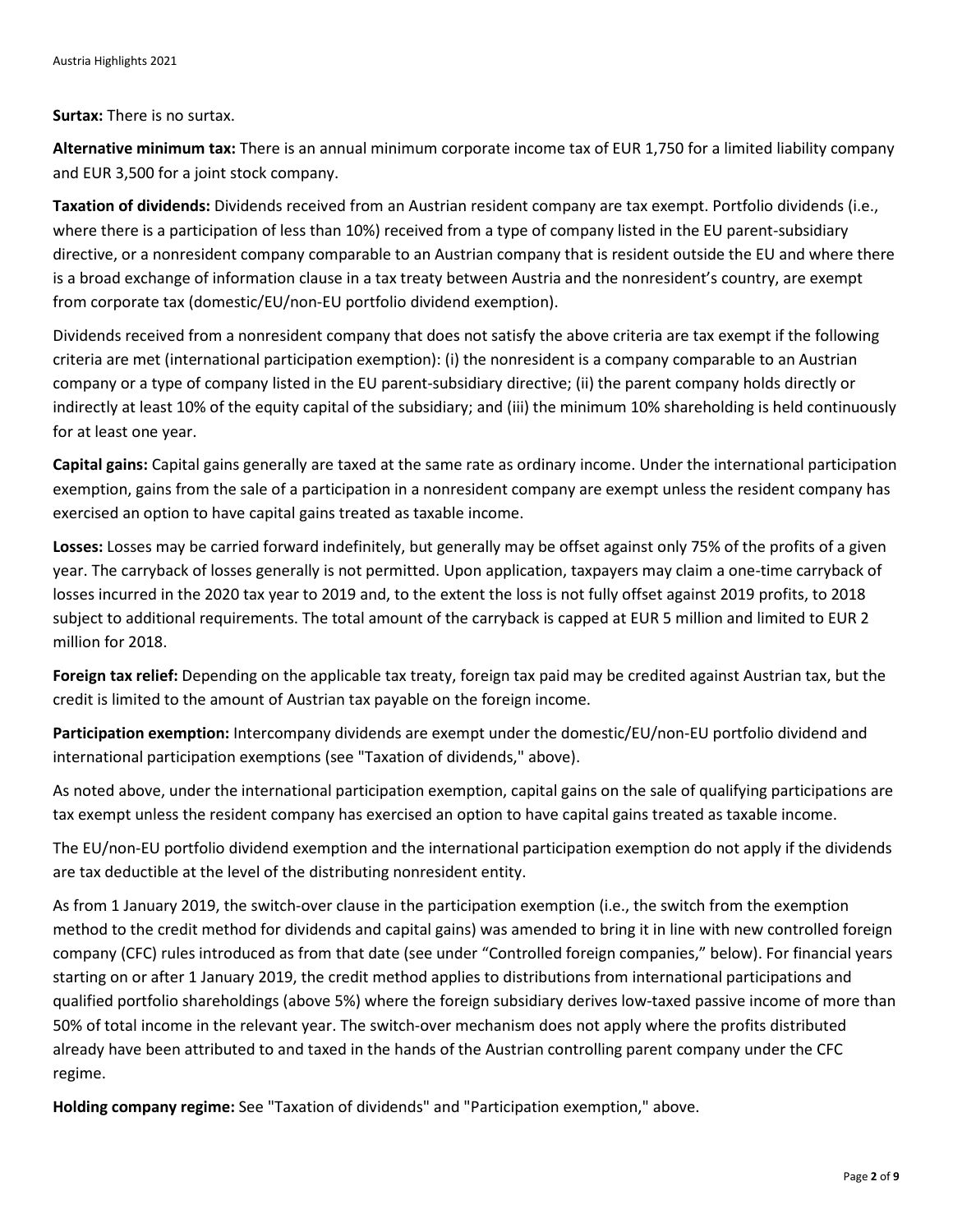**Incentives:** Various incentive programs are available, including a 14% cash premium on certain R&D expenses. Due to the COVID-19 pandemic, further incentive programs have been implemented.

#### **Compliance for corporations**

**Tax year:** The tax accounting period generally may not exceed 12 months.

**Consolidated returns:** Companies may form a consolidated group in Austria. To be eligible to file a consolidated return, a parent company must hold more than 50% of the affiliated company. Nonresident companies resident in the EU or in countries that have concluded broad mutual assistance agreements with Austria also may participate in a tax group, and their losses may be used in Austria. However, foreign losses of nonresident companies are subject to a recapture rule if the nonresident leaves the Austrian tax group, changes its business significantly compared to the year in which the losses were incurred, or subsequently is liquidated. An annual corporate income tax return must be filed for each member of the group subject to unlimited tax liability in Austria, as well as for the head of the group.

**Filing and payment:** Advance payments of corporate tax are required in four installments. The tax return must be filed electronically by 30 June of the year following the tax year. Filing deadlines may be extended if the corporation is represented by a tax adviser.

**Penalties:** Penalties apply for failure to comply.

**Rulings:** Taxpayers may request nonbinding rulings on the tax consequences of a proposed transaction, and binding rulings on issues relating to restructurings, tax groups, transfer pricing, international tax law, VAT, and abuse of law. For a binding ruling, the taxpayer will be charged a fee of up to EUR 20,000 by the tax authorities.

| <b>Rates</b>               |                          |           |
|----------------------------|--------------------------|-----------|
| Individual income tax rate | Taxable income           | Rate      |
|                            | Up to EUR 11,000         | 0%        |
|                            | EUR 11,001-EUR 18,000    | 20%       |
|                            | EUR 18,001-EUR 31,000    | 35%       |
|                            | EUR 31,001-EUR 60,000    | 42%       |
|                            | EUR 61,001-EUR 90,000    | 48%       |
|                            | EUR 90,001-EUR 1 million | 50%       |
|                            | Over EUR 1 million       | 55%       |
| Capital gains tax rate     |                          | 27.5%/30% |

#### **Individual taxation**

**Residence:** Individuals are resident if they are domiciled or have a habitual abode in Austria. A habitual abode is assumed if the individual stays in Austria for more than six months.

**Basis:** Austrian resident individuals are taxed on their worldwide income; nonresidents are taxed only on Austrian-source income.

**Taxable income:** Taxable income is the sum of income from all sources, including income from employment, the carrying on of a business or profession, and income from investments.

**Rates:** Rates are progressive up to 55%. Certain types of investment income are not included in the computation of the taxpayer's income, but are subject to a special withholding tax of 27.5% (25% for certain interest on cash deposits and nonsecuritized claims with credit institutions).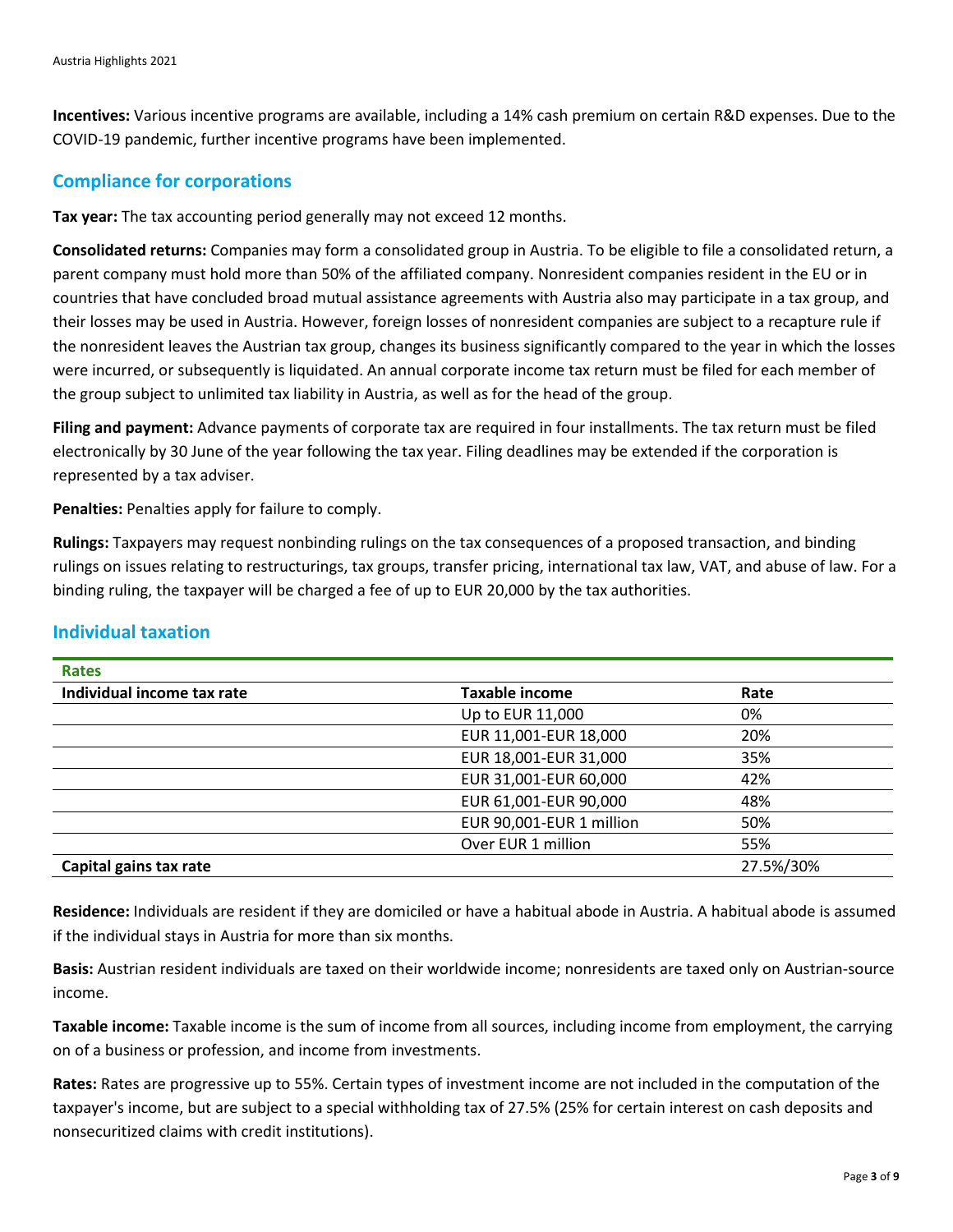**Capital gains:** Capital gains relating to investments are subject to a 27.5% capital gains tax, and capital gains from real estate are subject to a 30% tax. The alienation of real estate acquired before 1 April 2002 usually is subject to more favorable rules.

**Deductions and allowances:** Deductions from income are available for various losses, special and exceptional expenses, and for disabled individuals and farm and forestry workers. Allowances based on a taxpayer's personal circumstances are replaced by tax credits (for sole earners, sole educators, and employees).

**Foreign tax relief**: Depending on the applicable tax treaty, foreign tax paid may be credited against Austrian tax, but the credit is limited to the amount of Austrian tax payable on the foreign income.

# **Compliance for individuals**

**Tax year:** The tax year is a calendar year.

**Filing status:** Each taxpayer must file a return; joint filing is not permitted.

**Filing and payment:** Tax on employment income is withheld by the employer. The taxpayer must pay advance income tax in four installments. The tax return must be filed electronically by 30 June of the year following the assessment year. Filing deadlines may be extended if the individual is represented by a tax adviser.

**Penalties:** Penalties apply for failure to comply.

**Rulings**: Taxpayers may request nonbinding rulings on the tax consequences of a proposed transaction, and binding rulings on issues relating to restructurings, tax groups, transfer pricing, international tax law, VAT, and abuse of law. For a binding ruling, the taxpayer will be charged a fee of up to EUR 20,000 by the tax authorities.

| <b>Rates</b>                       |                  |                   |                     |            |
|------------------------------------|------------------|-------------------|---------------------|------------|
| Type of payment                    | <b>Residents</b> |                   | <b>Nonresidents</b> |            |
|                                    | Company          | <b>Individual</b> | Company             | Individual |
| <b>Dividends</b>                   | 0%/25%           | 27.5%             | 0%/25%/27.5%        | 27.5%      |
| <b>Interest</b>                    | 0%/25%           | 27.5%             | 0%/25%/27.5%        | 27.5%      |
| <b>Royalties</b>                   | 0%               | 0%                | 0%/20%              | 20%        |
| <b>Fees for technical services</b> | 0%               | 0%                | 20%                 | 20%        |

#### **Withholding tax**

**Dividends:** Dividends paid to another Austrian company are exempt if the recipient company holds at least 10% of the shares in the distributing company; otherwise, the rate is 25%. A 27.5% rate applies to dividends paid to a resident individual.

Dividends paid to a nonresident company are subject to a 25% withholding tax (for corporations) and 27.5% (for all others), unless the rate is reduced under a domestic provision or a tax treaty, or the dividends are exempt under the EU parent-subsidiary directive. A refund of the withholding tax is possible for EU/European Economic Area (EEA) parent companies if the withholding tax cannot be credited in their residence state under a tax treaty. Under certain conditions, a refund is also available to parent companies in non-EU/EEA jurisdictions. A 27.5% rate applies to dividends paid to a nonresident individual, unless the rate is reduced under a tax treaty.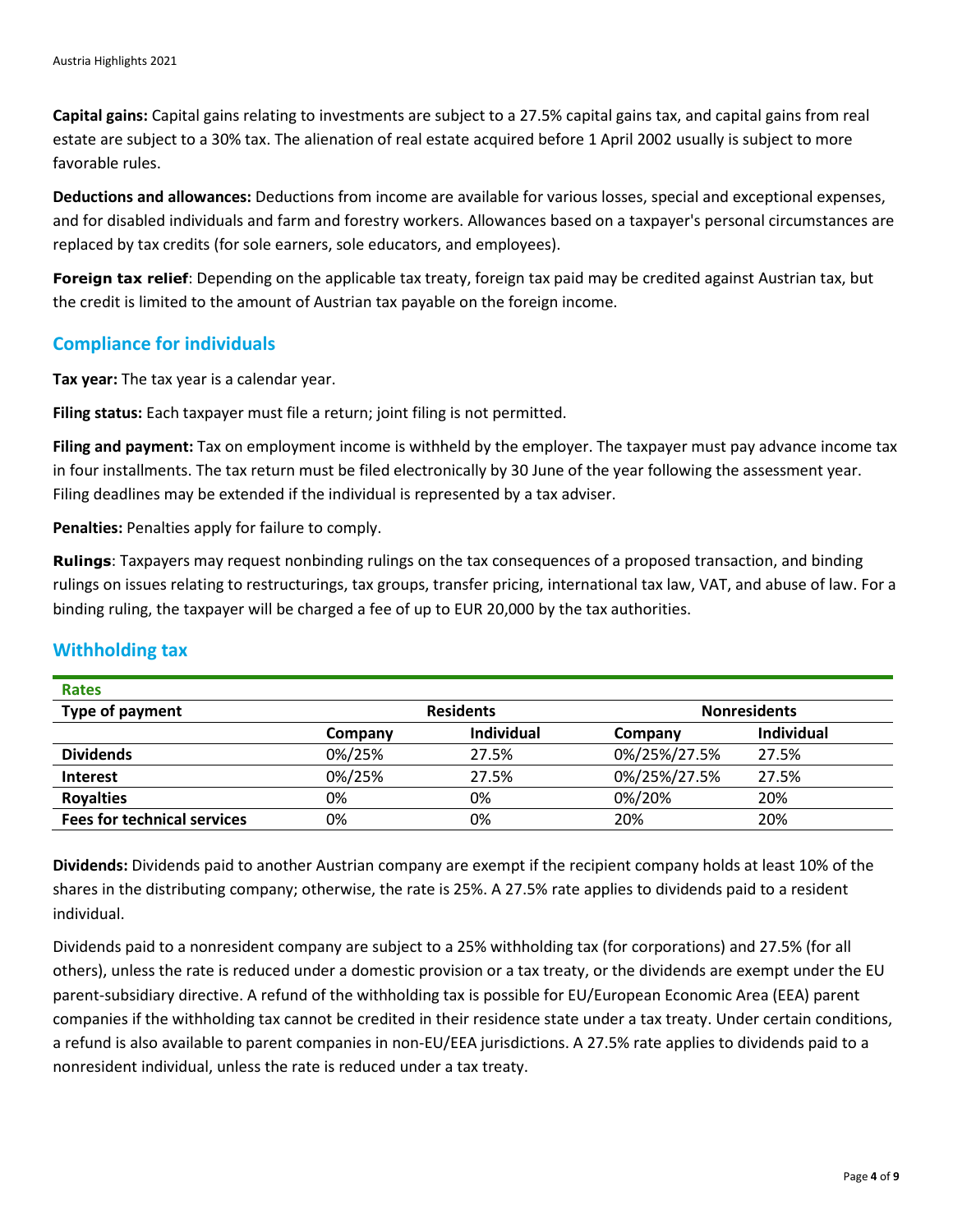**Interest:** Interest paid to a resident company is subject to a 25% withholding tax. If the company confirms in writing to the interest-paying institution that the interest income is taxed at 25% as part of its business income, no taxes generally are withheld. A 27.5% rate applies to interest paid to a resident individual.

No withholding tax is levied on loan interest paid to a nonresident company. Payments made to a nonresident silent partner in an Austrian company are subject to 27.5% withholding tax (25% if the silent partner is a corporation), unless the rate is reduced or the payments are exempt under a tax treaty or the EU interest and royalties directive. A 27.5% rate applies to interest paid to a nonresident individual, unless the rate is reduced under a tax treaty.

**Royalties:** No withholding tax is levied on royalties paid to a resident. Royalties paid to a nonresident are subject to a 20% withholding tax, but the rate may be reduced or the payments may be exempt under a tax treaty or the EU interest and royalties directive.

**Fees for technical services:** No withholding tax is levied on fees for technical services paid to a resident. Fees for technical services paid to a nonresident are subject to a 20% withholding tax, unless the rate is reduced or the payments are exempt under a tax treaty.

**Branch remittance tax:** Austria does not impose a branch remittance tax.

# **Anti-avoidance rules**

**Transfer pricing:** Standardized transfer pricing documentation (a master file, local file, and country-by-country report) is required in line with the OECD BEPS recommendations. Penalties of up to EUR 50,000 can be assessed if documentation requirements are not met. Apart from that, no special transfer pricing provisions exist, but the Ministry of Finance has issued guidance based on the OECD guidelines. Transactions between affiliated companies must be at arm's length. Taxpayers may obtain binding rulings on transfer pricing issues.

**Interest deduction limitations:** There are no specific thin capitalization rules, but, in accordance with case law, interest may be reclassified as a dividend in certain situations. The tax authorities usually accept a debt-to-equity ratio of 4:1 in tax audits, although this is not considered a safe harbor.

For financial years beginning after 31 December 2020, an interest limitation rule applies to limit the deductibility of "excessive borrowing costs" (i.e., an excess of borrowing costs over the taxpayer's interest income) that are greater than EUR 3 million and exceed 30% of the taxpayer's adjusted EBITDA. The rule does not apply to taxpayers that: (i) are not fully included in consolidated financial statements; (ii) do not have any associated enterprises; and (iii) do not have any foreign permanent establishments.

For tax groups, the interest limitation rule applies to the entire group. EBITDA and borrowing costs are calculated at the group parent level and comprised of results from all group members. Furthermore, the EUR 3 million de minimis threshold applies to the group as a whole (and not at an individual level).

Any excessive borrowing costs that cannot be deducted may (upon application) be carried forward for an unlimited period of time. Any excess EBITDA (i.e., EBITDA not set off by excessive borrowing costs) may be carried forward for five years.

If the equity ratio of the taxpayer is equal to or higher than the equity ratio of the group (within two percentage points) and all financial statements (i.e., stand alone and group) are prepared using the same accounting standards (as well as applying the same valuation methods), the interest limitation rule does not apply.

For loans concluded before 17 June 2016, the interest limitation rule does not apply through tax year 2025.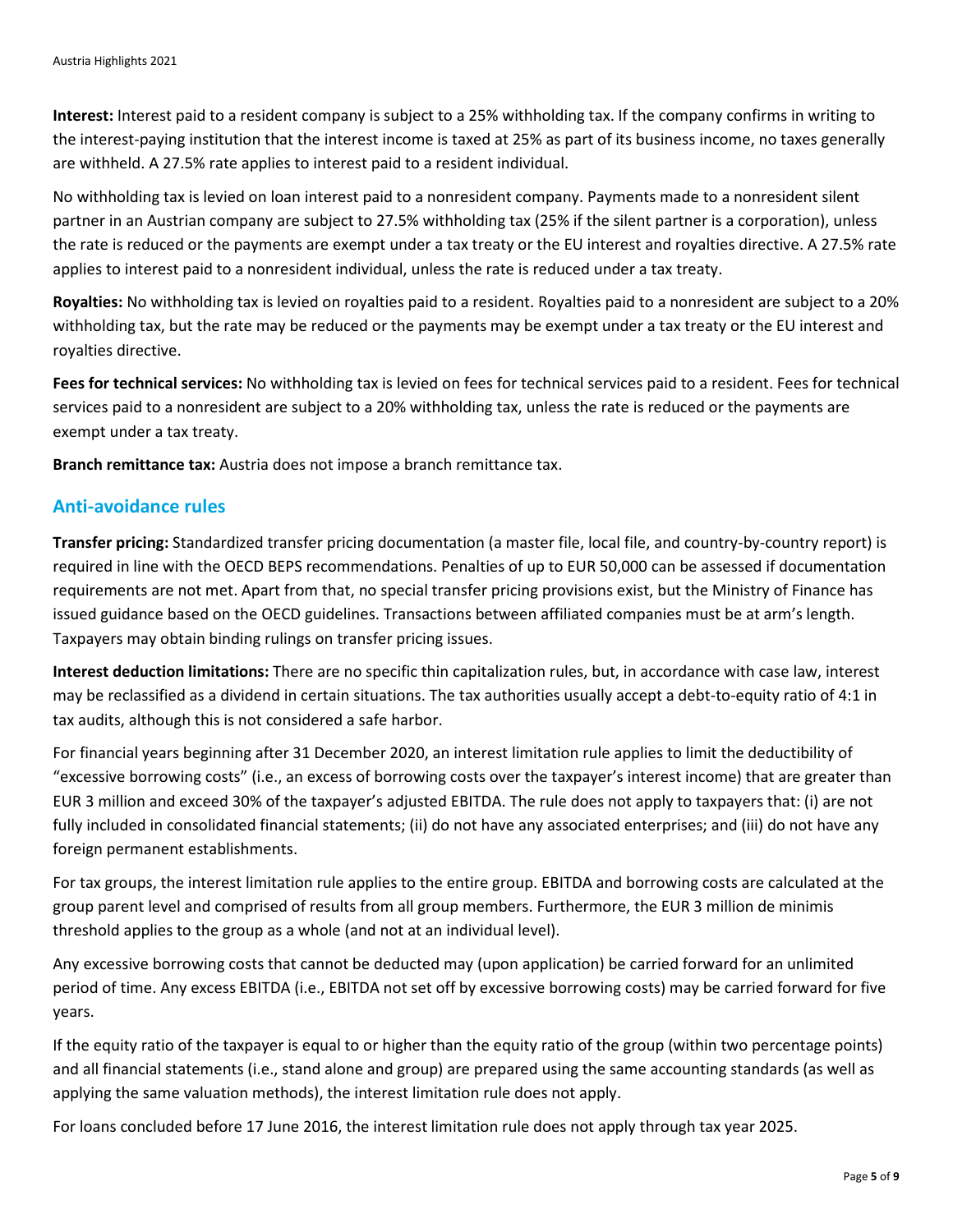**Controlled foreign companies:** CFC rules attribute low-taxed passive income earned by controlled foreign entities to an Austrian parent company. Control is deemed to exist if an Austrian company owns directly or indirectly more than 50% of the shares or voting rights or is entitled to more than 50% of the profits.

The CFC rules apply if passive income (determined under Austrian tax provisions) exceeds one-third of the CFC's annual income. Passive income includes dividends, interest, royalties, and capital gains from shares (if the income would be subject to tax in the hands of an Austrian income recipient), finance lease income, income from banking and insurance activities (with certain exemptions), and income from settlement companies. Low taxation is presumed if the effective tax rate in the country of the CFC does not exceed 12.5%.

The CFC rules do not apply if the controlled foreign entity carries out a substantive economic activity supported by staff, equipment, assets, and premises.

**Hybrids:** In Austria, a special regulation implementing the hybrid mismatch provisions of the EU anti-tax avoidance directive into domestic law entered into force on 1 January 2020. Austria did not opt to delay the application of certain rules until 2022 but, as a rule, only the minimum requirements of the directive were implemented. A hybrid mismatch is, basically, considered to exist where expenses are deducted in one state and there is no taxation of the corresponding revenue in the other state (deduction/no inclusion) or where expenses can be deducted in more than one state (double deduction). The tax effects of such hybrid mismatches are essentially neutralized either by the disallowance of a deduction for the expenses in Austria or the inclusion of a corresponding amount of revenue in Austria.

**Economic substance requirements:** To claim immediate relief from withholding tax at source under the EU parentsubsidiary directive, the EU interest and royalties directive, or an applicable tax treaty, the recipient of the income must provide the Austrian payer entity a certificate of residence issued by the tax authorities of the recipient's jurisdiction and confirm to the Austrian payer entity in writing that it has (i) its own office; (ii) its own employees; and (iii) activity going beyond mere asset administration (i.e., active operations).

The existence or lack of substance also plays an important role in the case of issues concerning beneficial ownership and under the general anti-avoidance rule, but there are no statutory thresholds relating to substance for these purposes.

**Disclosure requirements:** See "Transfer pricing," above. In addition, Austria has transposed an EU directive ("DAC 6") into its domestic law that requires disclosures to be made to tax authorities in respect of certain cross-border tax advice. Although the directive states that it is aimed at "aggressive tax practices," it is broadly drafted and may require disclosure of common cross-border investment structures. The list of "hallmarks" requiring reporting under the Austrian legislation implementing the directive is based on the hallmarks listed in DAC 6 (with relevant arrangements dating back to 25 June 2018 requiring reporting). The reporting obligation generally applies to financial intermediaries but may be transferred to the taxpayer under certain conditions. This may be the case, e.g., where the intermediaries are bound by an obligation of professional secrecy (e.g., for tax advisors, public accountants, lawyers, or notaries) and act within their competencies.

**Exit tax:** Under the domestic tax law, the transfer of Austrian business assets or (parts of) a business outside Austria precluding or restricting Austrian taxation rights with respect to the (unrealized) built-in gains generally triggers exit taxation (under section 6, paragraph 6 of the Income Tax Act). The purpose of this provision is to ensure that built-in gains that have accrued in Austria are effectively taxed by the Austrian tax authorities and to implement the arm's length principle.

**General anti-avoidance rule:** Austria has a general anti-avoidance rule, which relies on the substance-over-form concept. In tax matters, the true economic substance of a transaction prevails over its formal appearance. Liability to tax cannot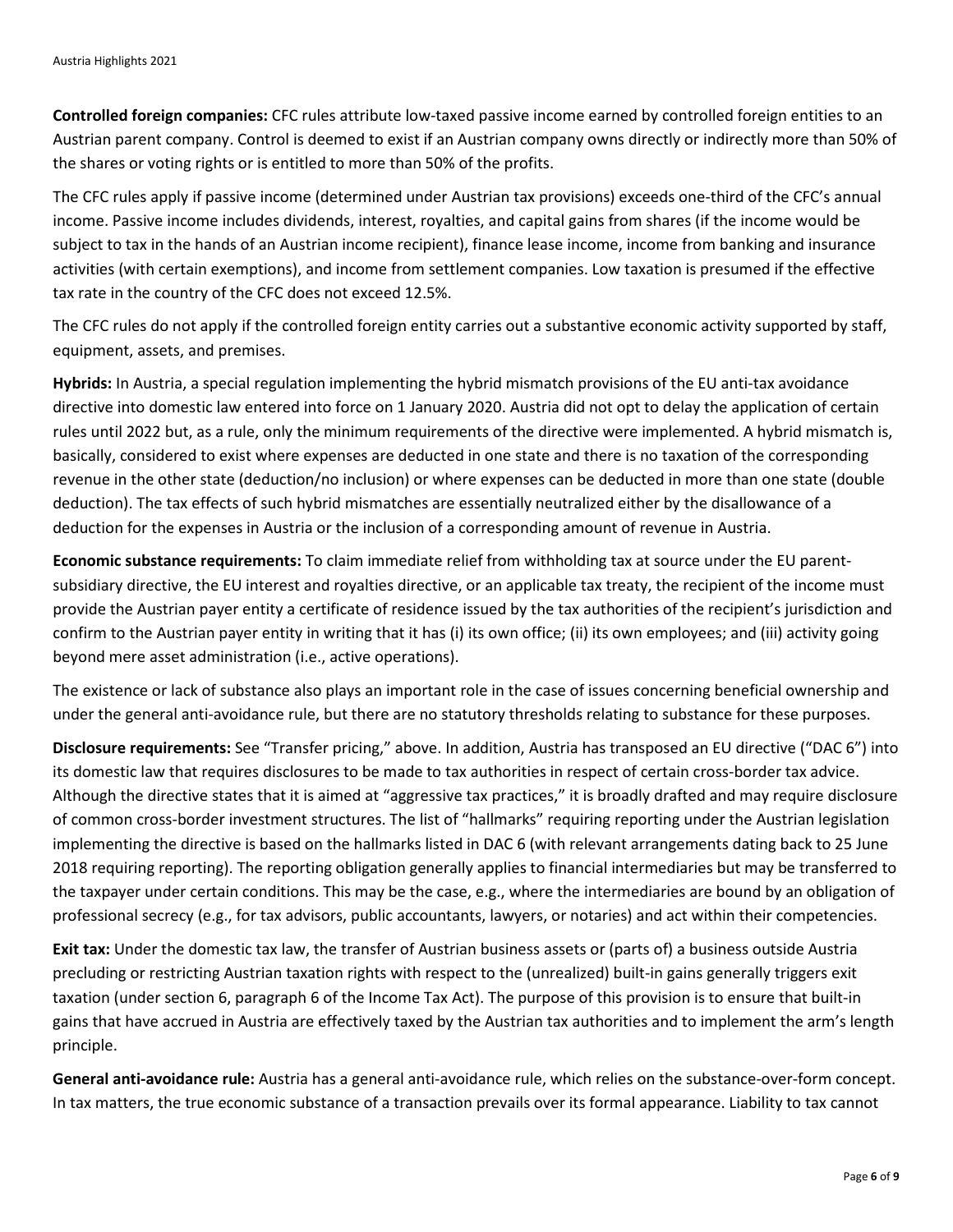be avoided or reduced by abusing the instruments of civil law. In cases of abuse, the tax authorities have the power to levy tax as if the transaction were structured in line with the true economic circumstances.

# **Value added tax**

| <b>Rates</b>         |               |
|----------------------|---------------|
| <b>Standard rate</b> | 20%           |
| <b>Reduced rate</b>  | 0%/5%/10%/13% |

**Taxable transactions:** VAT is levied at each stage of the production and distribution chain. In general, taxable supplies of goods or services within the Austrian territory that are carried out by a VAT entrepreneur, as well as intra-community acquisitions and imports of goods, fall within the scope of Austrian VAT.

**Rates:** The standard rate is 20%. A lower rate of 13% applies to cultural services, among other items; a 10% rate generally applies to accommodation, foodstuffs, pharmaceuticals, agricultural products, rent for residential purposes, and entertainment. Banking transactions are exempt, and a zero rate applies to exports. Due to the COVID-19 pandemic, a reduced VAT rate of 5% applies until 31 December 2021 to the supply of food and beverages in the hospitality industry, overnight stays in lodging establishments (e.g., hotels), and certain services in the cultural and publication sectors.

**Registration:** Austrian entrepreneurs whose annual turnover (reduced by certain VAT-exempt transactions) exceeds EUR 35,000 must register for VAT purposes.

Nonresidents that make taxable supplies of goods or services in Austria also are required to register.

**Filing and payment:** VAT returns are filed electronically on a monthly/quarterly basis. Annual returns must be filed electronically by 30 June of the year following the tax year. Filing deadlines may be extended if the entrepreneur is represented by a tax adviser.

#### **Other taxes on corporations and individuals**

Unless otherwise stated, the taxes in this section apply both to companies and individuals and are imposed at the federal level.

**Social security:** The employer is required to make pay-related social insurance contributions. The employer's contribution generally amounts to 21.23% of an employee's salary up to EUR 5,550 per month. The employee's corresponding contribution of 18.12% must be withheld by the employer and remitted to the social insurance agencies. For selfemployed individuals, the social security contributions are slightly lower (20.73% for the employer and 17.62% for the employee).

**Payroll tax:** Municipalities levy a general payroll tax of 3% on total salaries and wages paid monthly by permanent establishments based in Austria. Other payroll-related taxes between 5.77% and 5.85% also must be paid.

**Capital duty:** Austria does not impose a duty on capital.

**Real property tax:** Municipalities impose an annual real estate tax of up to 0.2% on up to five times the assessed value of property.

**Transfer tax:** Transfers of real estate are subject to an acquisition tax of 3.5% of the consideration (plus a 1.1% registration fee with the land register). If there is no consideration, the real estate transfer tax and registration fee usually are based on the fair market value (with a tax rate between 0.5% and 3.5%). For certain privileged transactions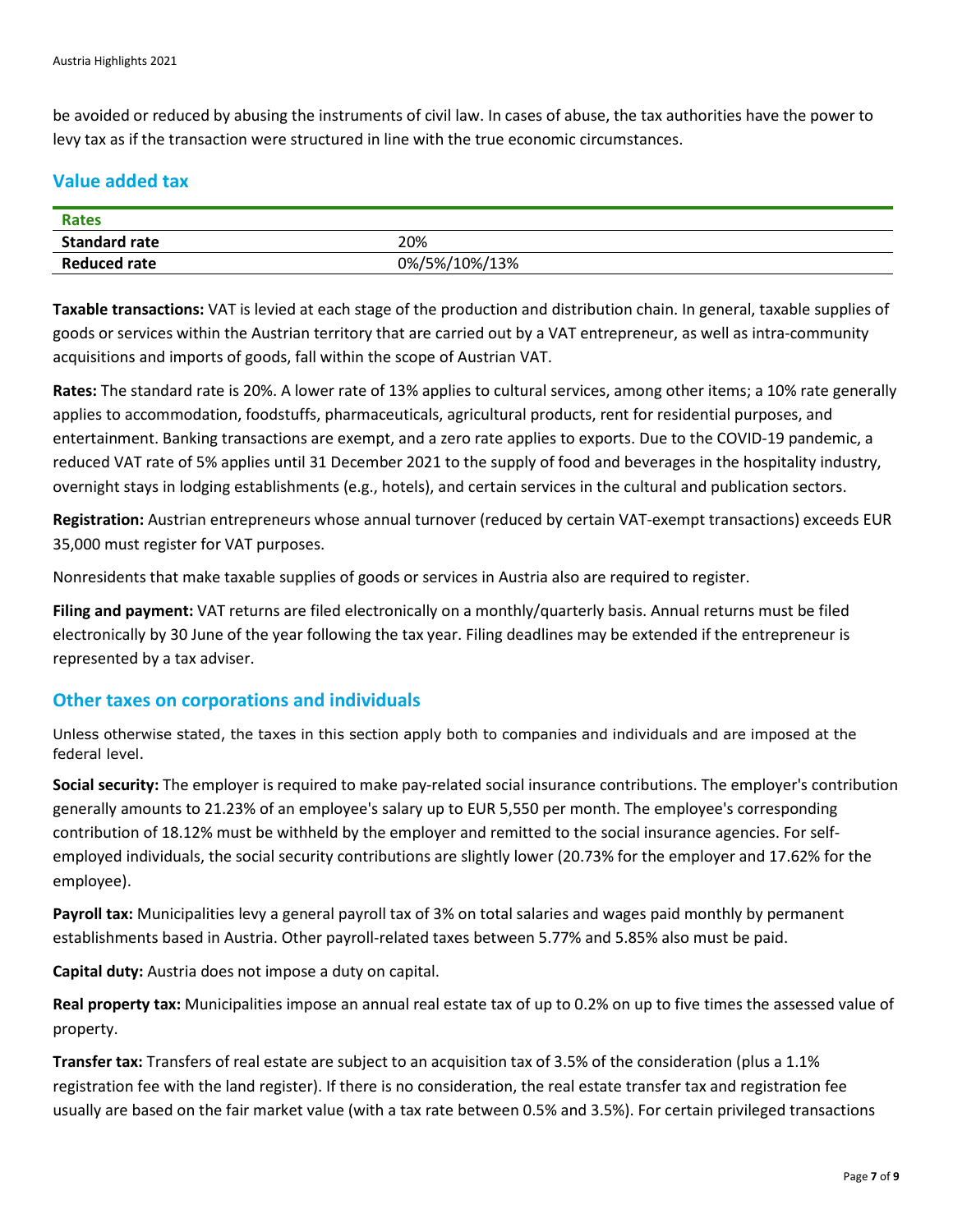(e.g., reorganizations or transfers of at least 95% of the shares in a company holding Austrian real estate), a real estate transfer tax of 0.5% and the registration fee are based on the lower of: (i) three times the assessed value of the land plus the value of the building; (ii) standardized values provided by the Ministry of Finance; or (iii) the fair market value.

**Stamp duty:** Stamp duty is levied at a rate ranging from 0.8% to 2% on various transactions (e.g., the assignment of receivables, rent (but not for residential purposes) and lease contracts) if the transaction is evidenced in a stamp dutyrelevant deed in Austria. Loan/credit contracts are not subject to stamp duty.

**Net wealth/worth tax:** Austria does not impose a net wealth/net worth tax.

**Inheritance/estate tax:** There is no inheritance tax. There is a statutory notification requirement for gifts. Transfers of real estate are subject to an acquisition tax of 3.5% of the consideration (2% for transfers of agricultural and forestry land between close family members), with the fair market value being the minimum (plus a 1.1% registration fee with the land register). If there is no consideration, the real estate transfer tax and the registration fee generally are based on the fair market value of the real estate. The tax rate ranges between 0.5% and 3.5%, depending on the value of the real estate.

**Other:** Austrian banks and foreign banks with an Austrian branch are subject to a banking tax based on the balance sheet total, reduced by equity and covered contributions. The banking tax applies to a tax base of more than EUR 300 million, at a rate of 0.024% to 0.029%. It is not tax deductible for corporate income tax purposes. Cap and floor sets apply.

**Tax treaties:** Austria has concluded over 90 tax treaties. The MLI entered into force for Austria on 1 July 2018. For further information on Austria's tax treaty network, visit [Deloitte International Tax Source.](https://dits.deloitte.com/#Jurisdiction/54)

**Tax authorities:** Revenue offices of the Austrian Ministry of Finance

Contact us:

**Michael Weismann** Email: [mweismann@deloitte.at](mailto:mweismann@deloitte.at)